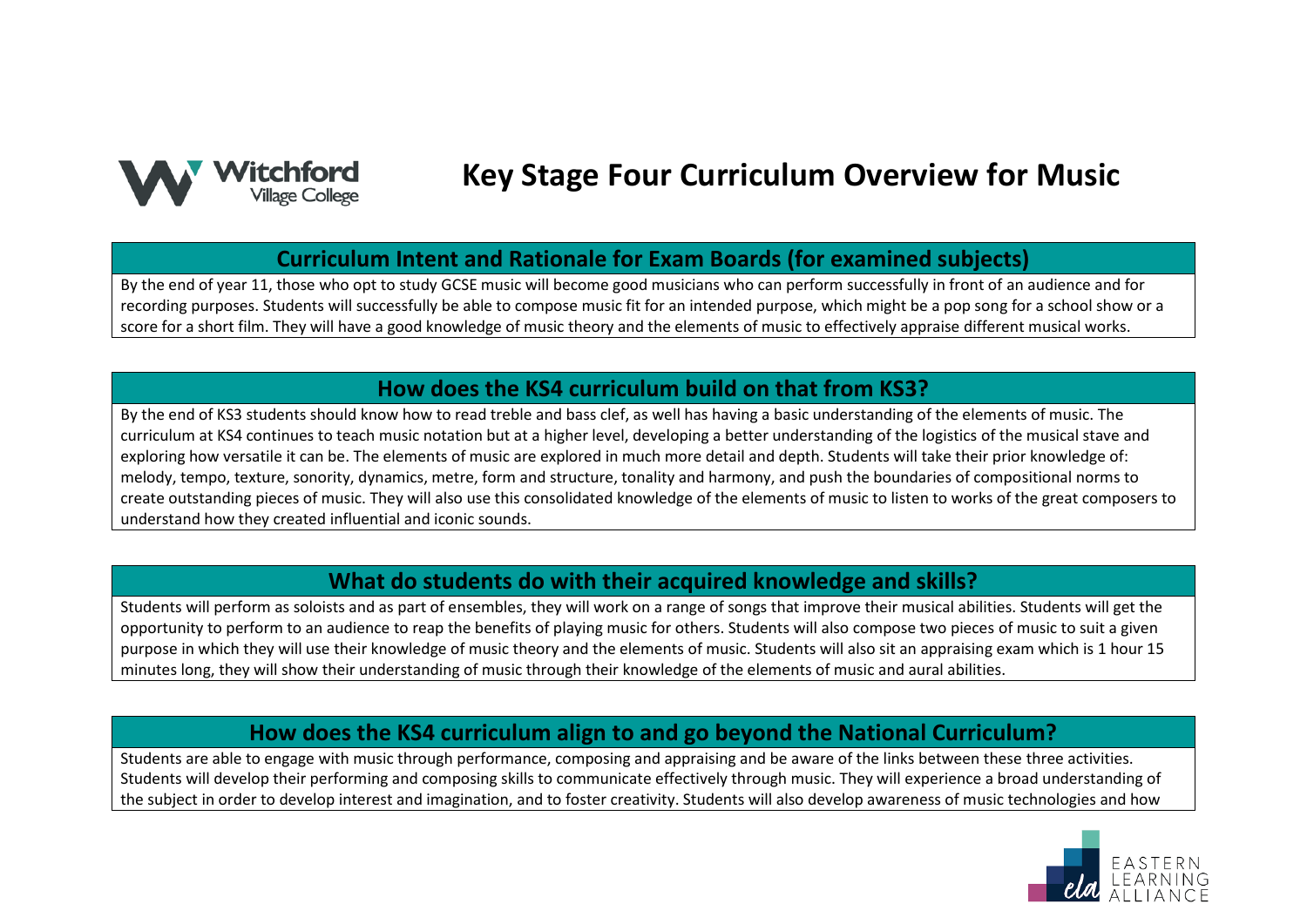they are used in the creation and presentation of music. They will develop as independent learners with enquiring minds as well as working with others to improve social skills. Students also have the opportunity to engage with and appreciate the diverse heritage of music, in order to promote personal social, intellectual and cultural development.

| What new knowledge are students taught? |                                                                 |                                                           |
|-----------------------------------------|-----------------------------------------------------------------|-----------------------------------------------------------|
| <b>Term</b>                             | Year 10                                                         | Year 11                                                   |
| Autumn                                  | <b>Popular Music</b>                                            | <b>Forms and Devices</b>                                  |
|                                         | • rock and pop styles (revisiting Blues from KS3)               | • Variation form and strophic form in classical music     |
|                                         | • strophic form, 32 bar song form, verse, chorus, middle 8,     | • Recognition of features of baroque, classical and       |
|                                         | riffs, bridge, fill, break, intros and outros, backing tracks,  | romantic periods                                          |
|                                         | improvisation                                                   | . Revisit: imitation, pedal, canon, alberti bass and all  |
|                                         | • primary and secondary chords, cadences, standard chord        | harmonic features Popular Music                           |
|                                         | progressions, power chords, rhythmic devices such as            | • Bhangra and fusion                                      |
|                                         | syncopation, driving rhythms                                    | • Loops, samples, panning, phasing, melismatic/syllabic   |
|                                         | • the relationship between melody and chords                    |                                                           |
|                                         | . How to 'describe' a piece using the elements of musical       |                                                           |
|                                         | language                                                        |                                                           |
| <b>Spring</b>                           | <b>Forms and Devices</b>                                        | <b>Music for Ensemble</b>                                 |
|                                         | • binary, ternary and rondo forms                               | . Polyphonic, layered, round, canon and countermelody     |
|                                         | • repetition, contrast, sequence, ostinato, dotted rhythms,     |                                                           |
|                                         | conjunct and disjunct movement, broken chord/arpeggio,          | <b>Film Music</b>                                         |
|                                         | melodic and rhythmic motifs, simple chord progressions          | • Special effects, extreme dynamics and tempi, varying    |
|                                         | • Performing • Notating a simple melody                         | time signatures, other minimalistic techniques, chromatic |
|                                         | • Using ICT in the music department                             | and extended harmonies, use of pattern-work, sustained    |
|                                         | • Appreciating and using the elements/ 'building blocks'        | notes and polyphonic textures to vary the textures        |
|                                         | • Recapping the basics - aural, notational and listening skills |                                                           |
| Summer                                  | <b>Music for Ensemble</b>                                       | Listening practice and final examination.                 |
|                                         | • Performing in smaller ensembles; (e.g. chamber music,         | • Ensure the specification content is fully covered       |
|                                         | jazz, musical theatre etc.) as suited to learner interests      |                                                           |
|                                         | (cover other topics in year 11)                                 |                                                           |